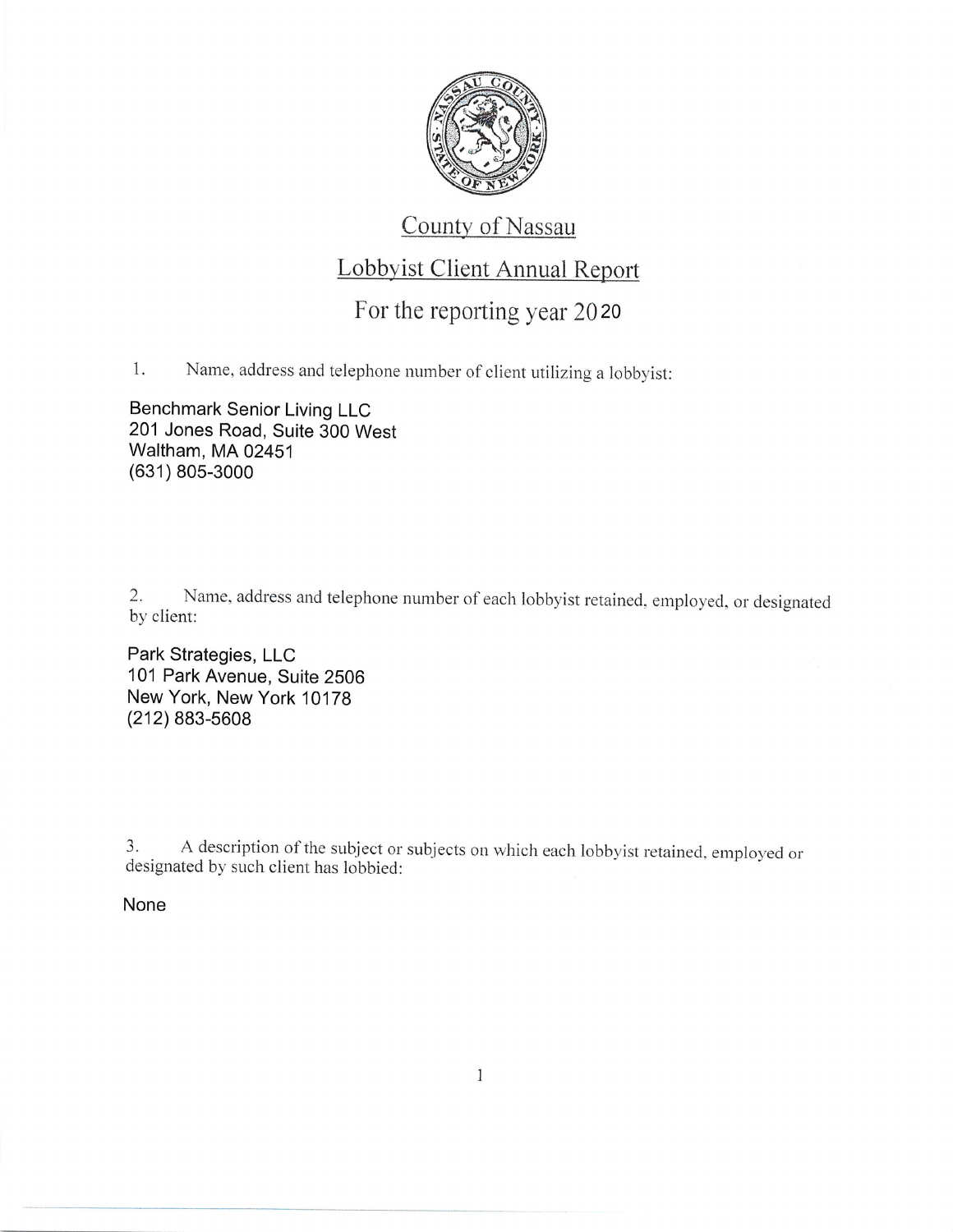4. Names of the persons and agencies before which such lobbyist has lobbied:

N/A

5. List below the expenses paid or incurred in relation to the lobbyist(s) retained by client or for any other lobbying:

| Amount                | Details       |
|-----------------------|---------------|
| 0.00                  |               |
|                       |               |
|                       |               |
|                       |               |
| ,,,,,,,,,,,,,,,,,,,,, |               |
|                       |               |
|                       | ------------- |
|                       |               |
|                       |               |
|                       |               |
|                       |               |
|                       |               |
|                       |               |